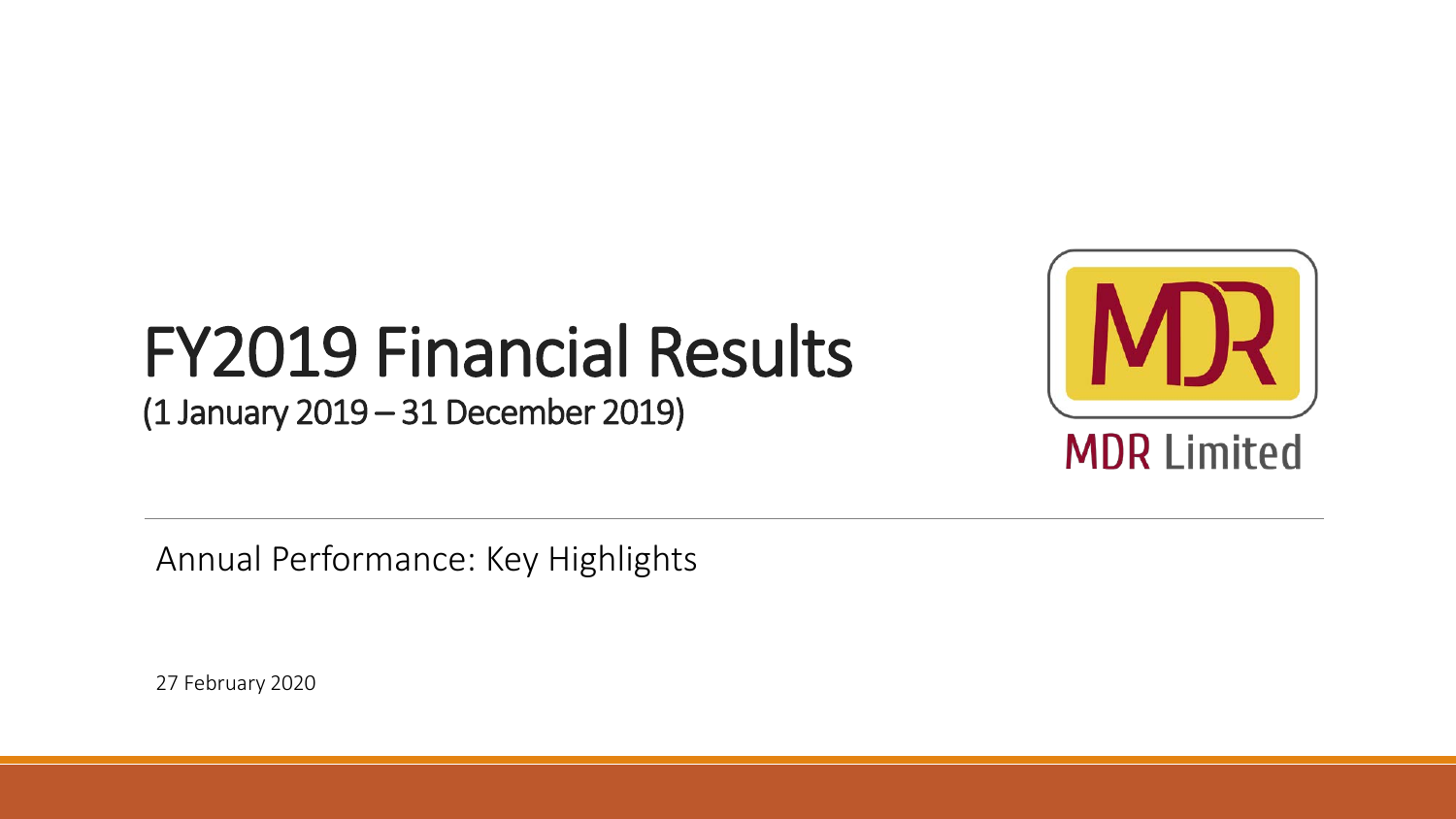

| (5'000)                                             | <b>FY 2019</b> | <b>FY 2018</b> |
|-----------------------------------------------------|----------------|----------------|
|                                                     |                |                |
| <b>Continuing Operations</b>                        |                |                |
| Revenue                                             | 285,691        | 264,869        |
| <b>Gross Profit</b>                                 | 32,555         | 26,762         |
| Profit before income tax                            | 1,038          | 2,596          |
| Profit for the year from continuing operations      | 1,041          | 2,583          |
| Loss for the year from discontinued operations      | (5)            | (91)           |
| <b>Profit for the year</b>                          | 1,036          | 2,492          |
| Profit for the year (excluding one-off impairments) | 6,256          | 2,492          |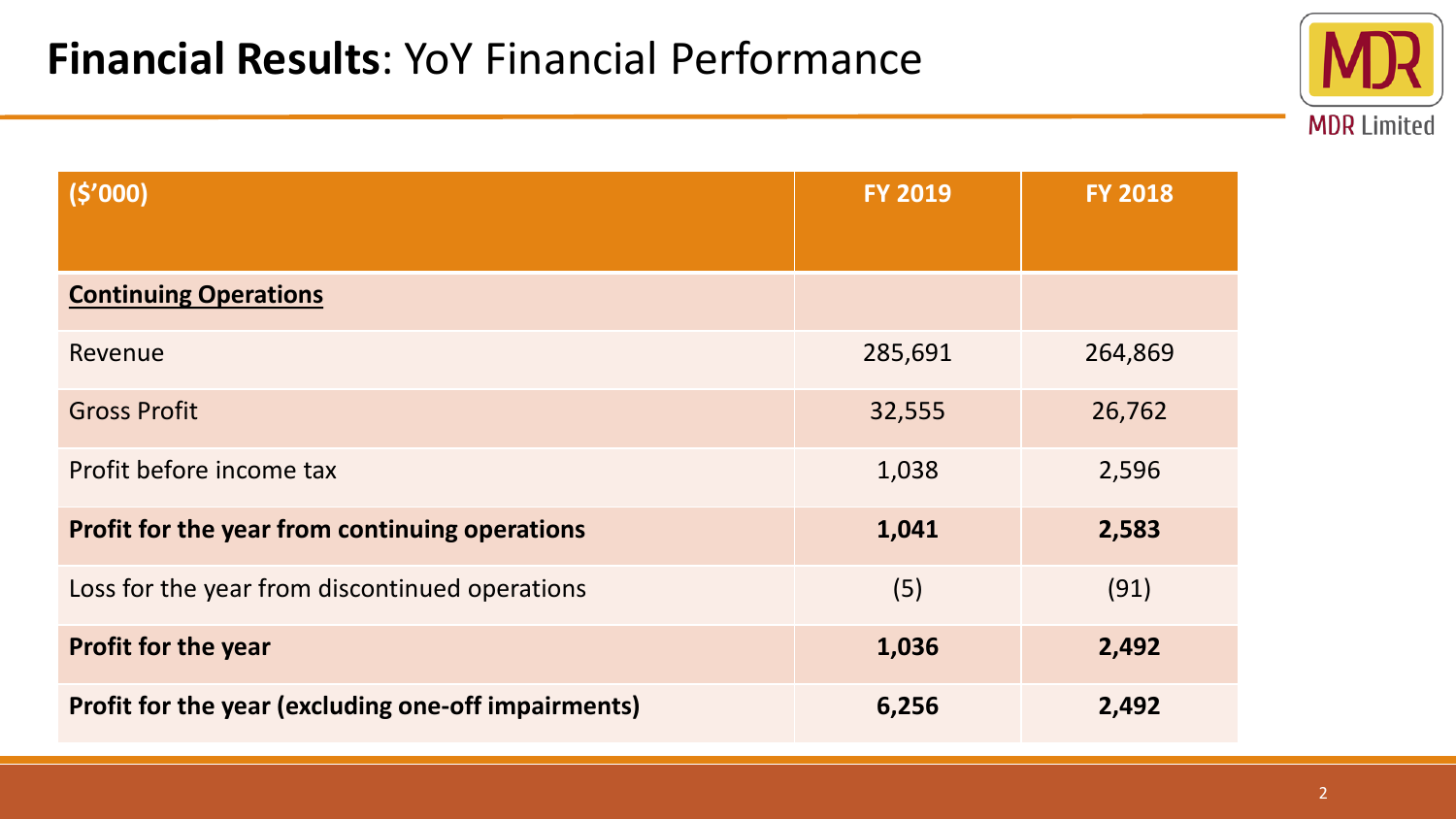## **Financial Results**: QoQ Financial Performance



| (5'000)                                                              | $1Q -$<br>2019 | $1Q -$<br>2018 | $2Q -$<br>2019 | $2Q -$<br>2018 | $3Q -$<br>2019 | $3Q -$<br>2018 | $4Q -$<br>2019 | $4Q -$<br>2018 |
|----------------------------------------------------------------------|----------------|----------------|----------------|----------------|----------------|----------------|----------------|----------------|
| <b>Continuing</b><br><b>Operations</b>                               |                |                |                |                |                |                |                |                |
| Revenue                                                              | 69,369         | 64,710         | 66,970         | 60,303         | 73,527         | 67,419         | 75,825         | 72,437         |
| <b>Gross Profit</b>                                                  | 7,930          | 6,450          | 8,639          | 6,574          | 8,392          | 6,629          | 7,594          | 7,109          |
| Profit (Loss) before<br>income tax                                   | 1,749          | 843            | 1,801          | 724            | 1,999          | 544            | (4,511)        | 485            |
| <b>Profit (Loss) for the</b><br>period from<br>continuing operations | 1,568          | 764            | 1,696          | 618            | 1,894          | 438            | (4, 117)       | 763            |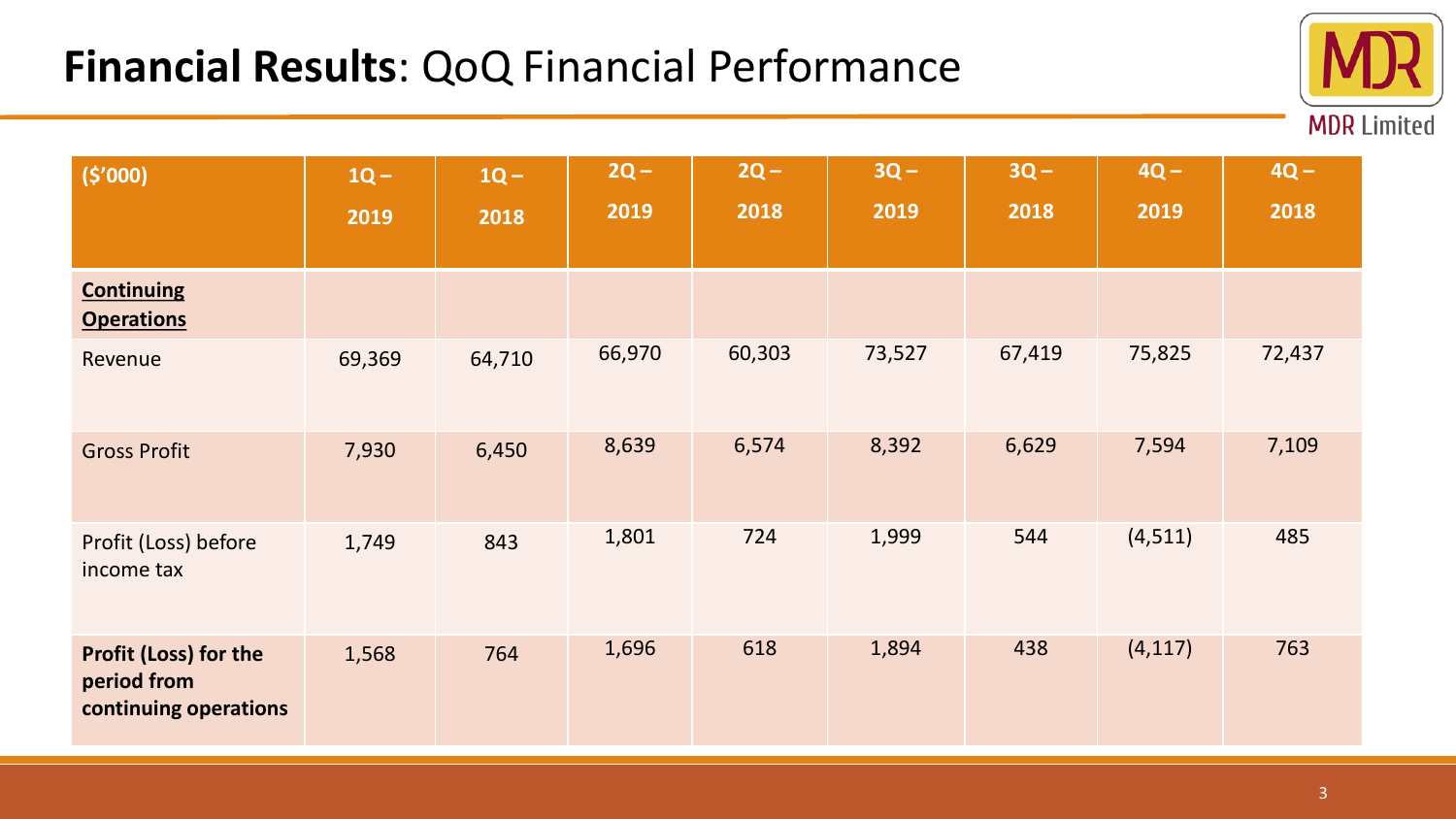# **Financial Results**: QoQ Financial Performance (cont'd)



| (5'000)                                                                      | $1Q -$<br>2019 | $1Q -$<br>2018 | $2Q -$<br>2019 | $2Q -$<br>2018 | $3Q -$<br>2019 | $3Q -$<br>2018 | $4Q -$<br>2019 | $4Q -$<br>2018 |
|------------------------------------------------------------------------------|----------------|----------------|----------------|----------------|----------------|----------------|----------------|----------------|
| Profit (Loss) for the<br>period from<br>continuing<br>operations (cont'd)    | 1,568          | 764            | 1,696          | 618            | 1,894          | 438            | (4, 117)       | 763            |
| Profit (Loss) for the<br>period from<br>discontinued<br>operations           | (2)            | 20             | $\overline{2}$ | (85)           | (3)            | $\overline{2}$ | (2)            | (28)           |
| <b>Profit (Loss) for the</b><br>period                                       | 1,566          | 784            | 1,698          | 533            | 1,891          | 440            | (4, 119)       | 735            |
| <b>Profit (Loss) for the</b><br>period (excluding<br>one-off<br>impairments) | 1,566          | 784            | 1,698          | 533            | 1,891          | 440            | 1,101          | 735            |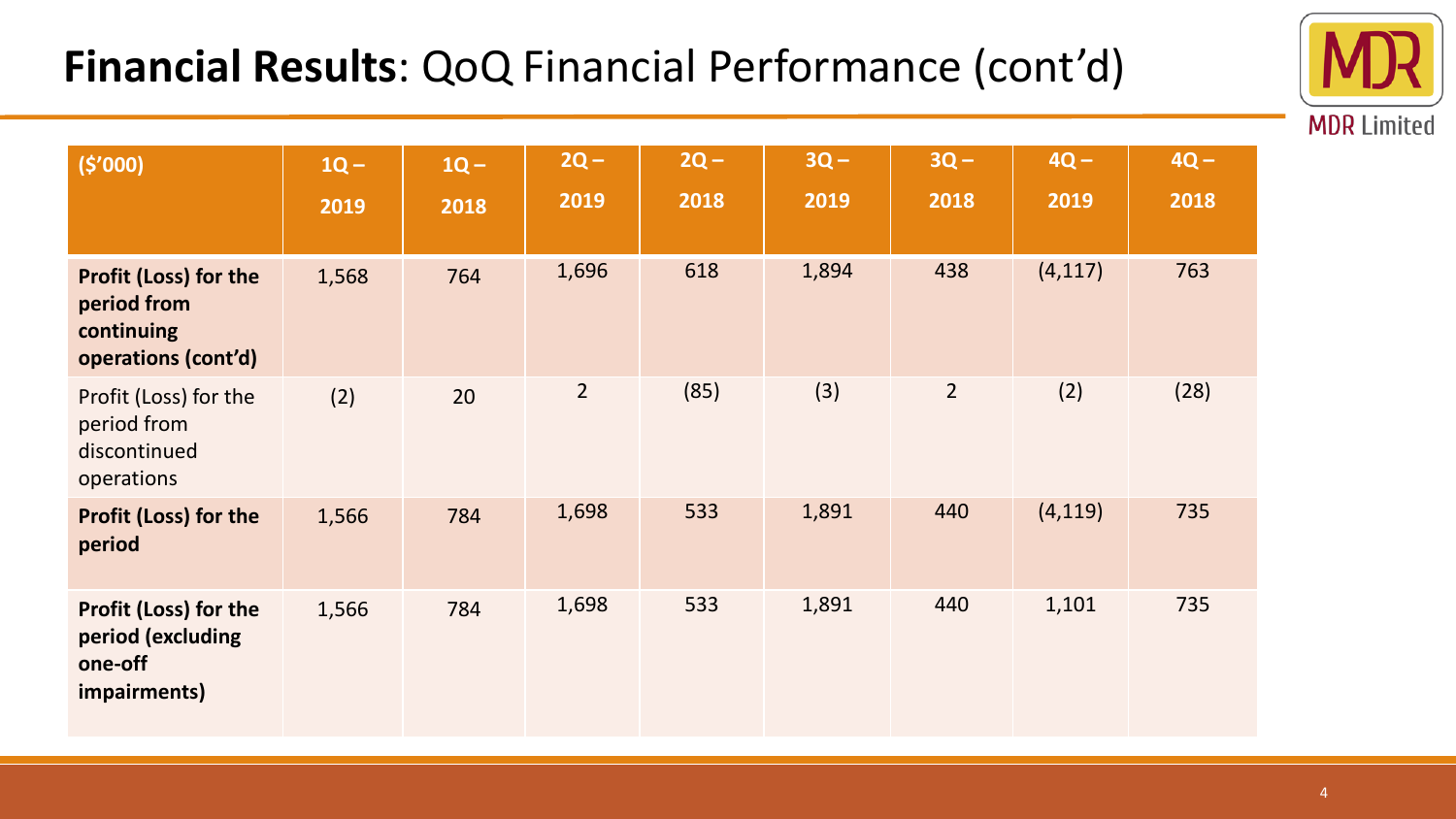

| (5'000)           | <b>FY 2019</b> | <b>FY 2018</b> |
|-------------------|----------------|----------------|
| <b>DMS</b>        | 253,048        | 232,847        |
| <b>AMS</b>        | 19,864         | 24,240         |
| <b>DPAS</b>       | 5,793          | 6,153          |
| <b>INVESTMENT</b> | 6,986          | 1,629          |
| <b>Total</b>      | 285,691        | 264,869        |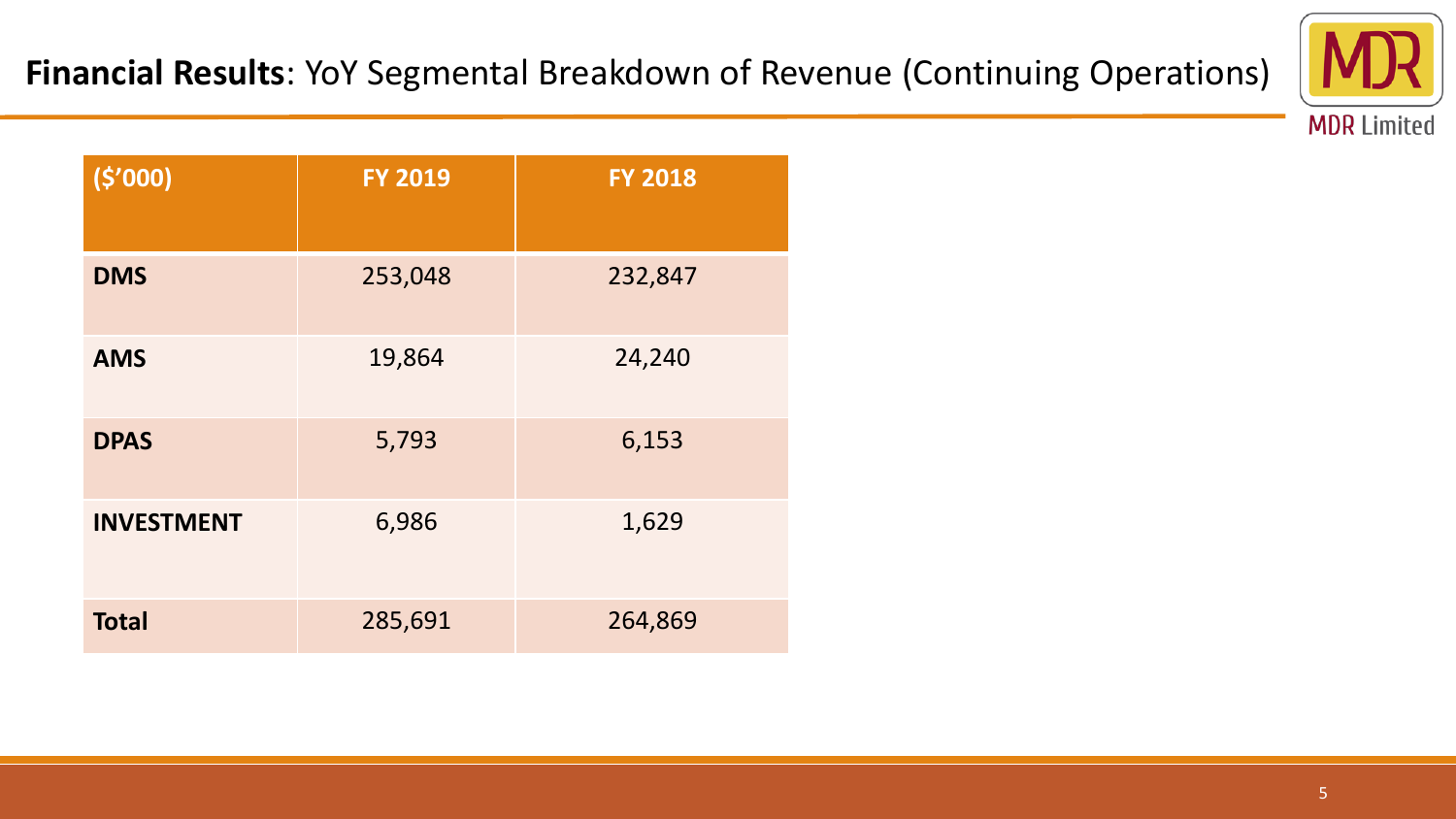

**MDR Limited** 

| (5'000)           | $1Q -$ | $1Q -$ | $2Q -$ | $2Q -$ | $3Q -$ | $3Q -$ | $4Q -$ | $4Q -$ |
|-------------------|--------|--------|--------|--------|--------|--------|--------|--------|
|                   | 2019   | 2018   | 2019   | 2018   | 2019   | 2018   | 2019   | 2018   |
| <b>DMS</b>        | 61,377 | 56,382 | 58,237 | 51,741 | 64,863 | 59,415 | 68,571 | 65,309 |
| <b>AMS</b>        | 5,228  | 6,386  | 4,906  | 6,382  | 5,202  | 6,209  | 4,528  | 5,263  |
| <b>DPAS</b>       | 1,552  | 1,529  | 1,558  | 1,860  | 1,435  | 1,304  | 1,248  | 1,460  |
| <b>INVESTMENT</b> | 1,212  | 413    | 2,269  | 320    | 2,027  | 491    | 1,478  | 405    |
| <b>Total</b>      | 69,369 | 64,710 | 66,970 | 60,303 | 73,527 | 67,419 | 75,825 | 72,437 |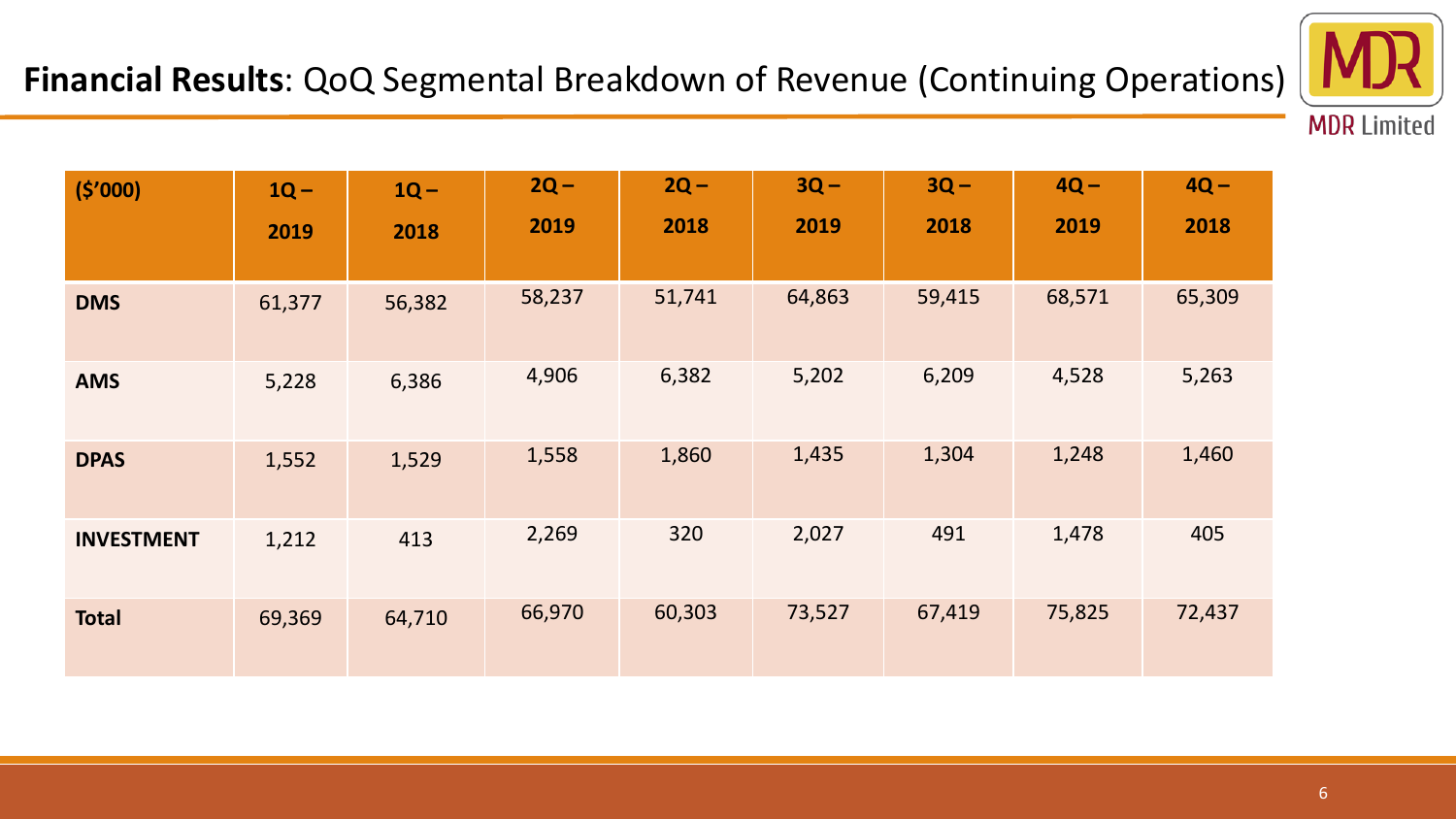#### **Financial Results**: YoY Segmental Breakdown of Gross Profits (Continuing Operations)



| (5'000)           | <b>FY 2019</b> | <b>FY 2018</b> |
|-------------------|----------------|----------------|
| <b>DMS</b>        | 18,619         | 17,131         |
| <b>AMS</b>        | 5,266          | 6,102          |
| <b>DPAS</b>       | 1,684          | 1,900          |
| <b>INVESTMENT</b> | 6,986          | 1,629          |
| <b>Total</b>      | 32,555         | 26,762         |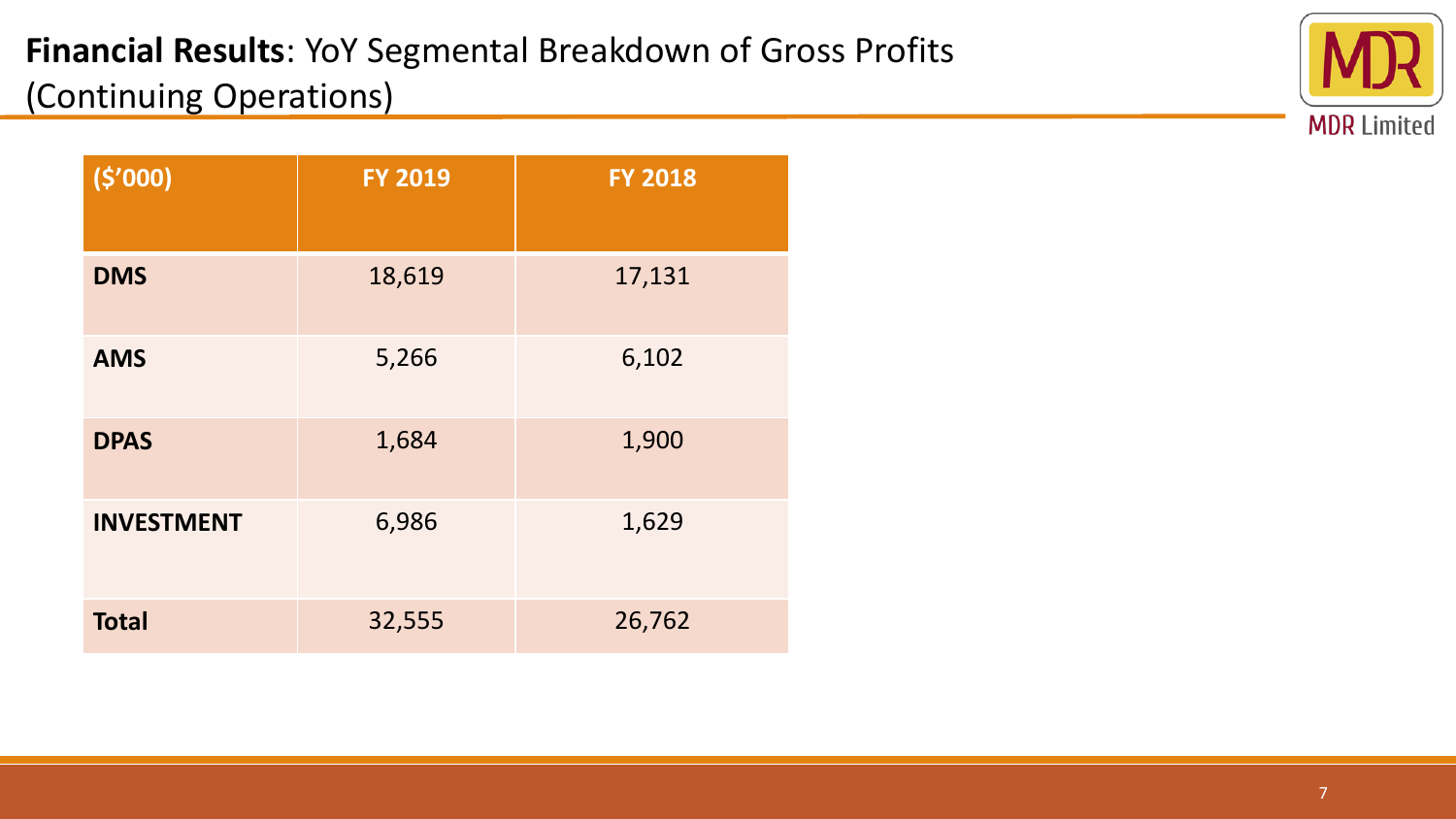#### **Financial Results**: QoQ Segmental Breakdown of Gross Profits (Continuing Operations)



| (5'000)           | $1Q -$<br>2019 | $1Q -$<br>2018 | $2Q -$<br>2019 | $2Q -$<br>2018 | $3Q -$<br>2019 | $3Q -$<br>2018 | $4Q -$<br>2019 | $4Q -$<br>2018 |
|-------------------|----------------|----------------|----------------|----------------|----------------|----------------|----------------|----------------|
| <b>DMS</b>        | 4,920          | 3,985          | 4,591          | 3,989          | 4,608          | 4,306          | 4,500          | 4,851          |
| <b>AMS</b>        | 1,388          | 1,612          | 1,353          | 1,636          | 1,354          | 1,465          | 1,171          | 1,389          |
| <b>DPAS</b>       | 410            | 440            | 426            | 629            | 403            | 367            | 445            | 464            |
| <b>INVESTMENT</b> | 1,212          | 413            | 2,269          | 320            | 2,027          | 491            | 1,478          | 405            |
| <b>Total</b>      | 7,930          | 6,450          | 8,639          | 6,574          | 8,392          | 6,629          | 7,594          | 7,109          |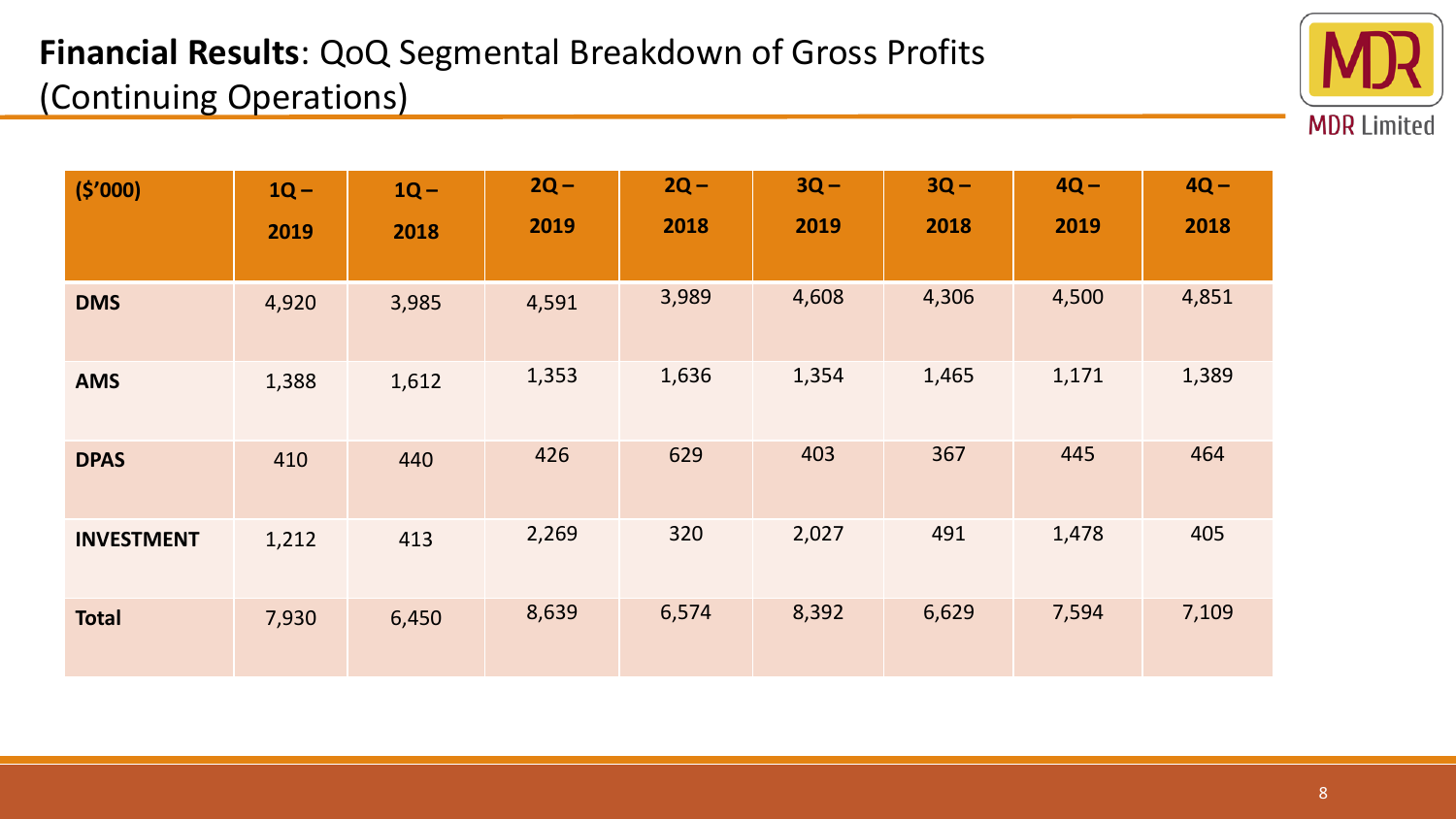

#### **Financial Results**: One-off impairments

| (5'000)                                             | <b>FY 2019</b> |
|-----------------------------------------------------|----------------|
| <b>Continuing Operations</b>                        |                |
| <b>Profit for the year</b>                          | 1,041          |
| One-off impairment impact:                          |                |
| Impairment of right-of-use assets                   | 571            |
| Impairment of investment in debt securities         | 1,851          |
| Impairment of goodwill                              | 2,798          |
| Total one-off impairments                           | 5,220          |
| Profit for the year (excluding one-off impairments) | 6,261          |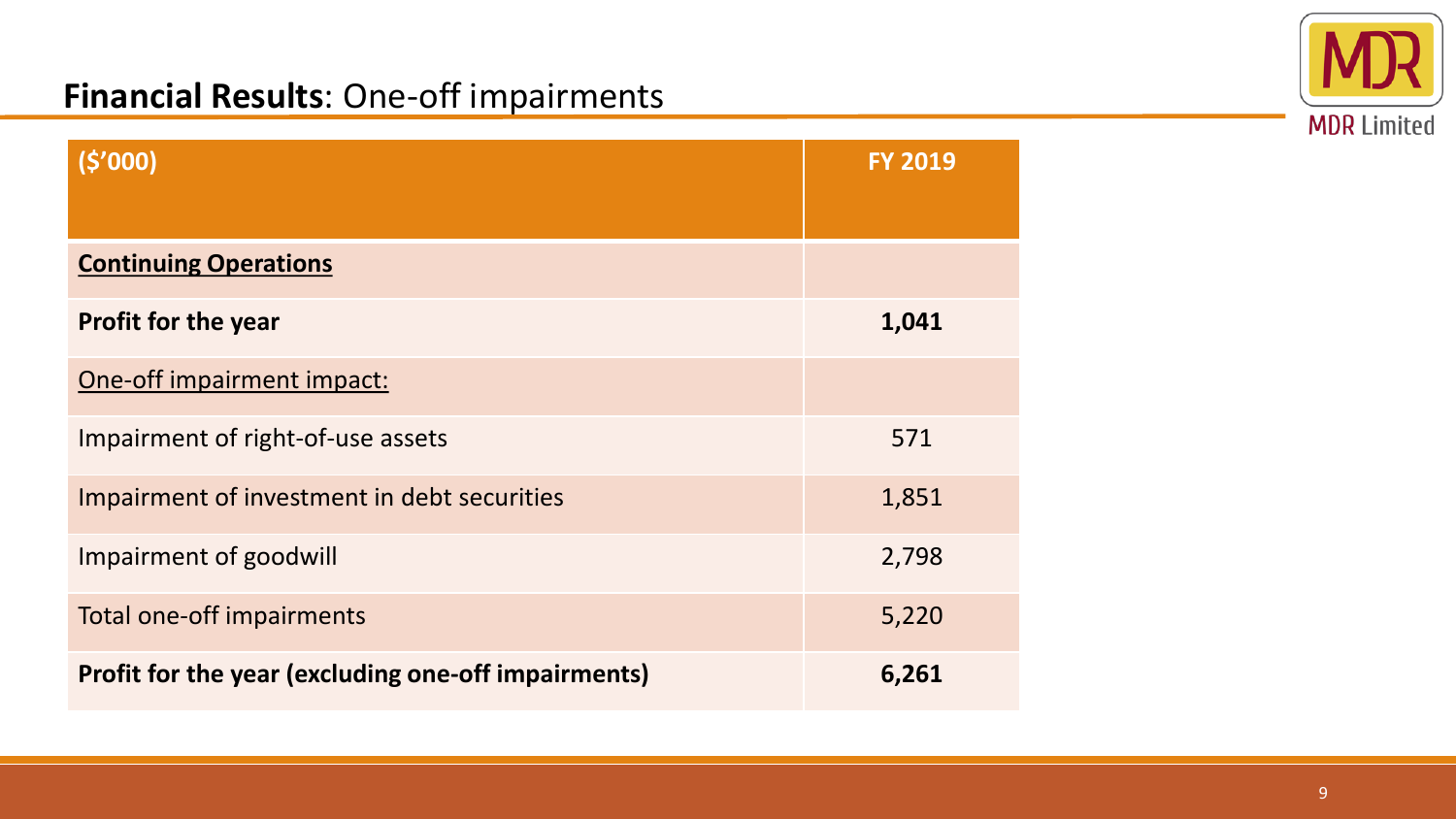

| (S'000)                                                                                                                                  | <b>FY 2017</b> | <b>FY 2018</b> | <b>FY 2019</b> |
|------------------------------------------------------------------------------------------------------------------------------------------|----------------|----------------|----------------|
| <b>Investment performance</b><br>(inclusive of dividends from equity)<br>investment and accrued interest<br>income from bond investment) | (1, 457)       | (2,705)        | 3,664          |

| (\$'000)                                                                                                | <b>1Q-2019</b> | <b>2Q-2019</b> | 3Q-2019 | 4Q-2019 |
|---------------------------------------------------------------------------------------------------------|----------------|----------------|---------|---------|
| <b>Investment performance</b>                                                                           | 4,110          | (1,207)        | (4,750) | 5,511   |
| (inclusive of dividends from equity)<br>investment and accrued interest<br>income from bond investment) |                |                |         |         |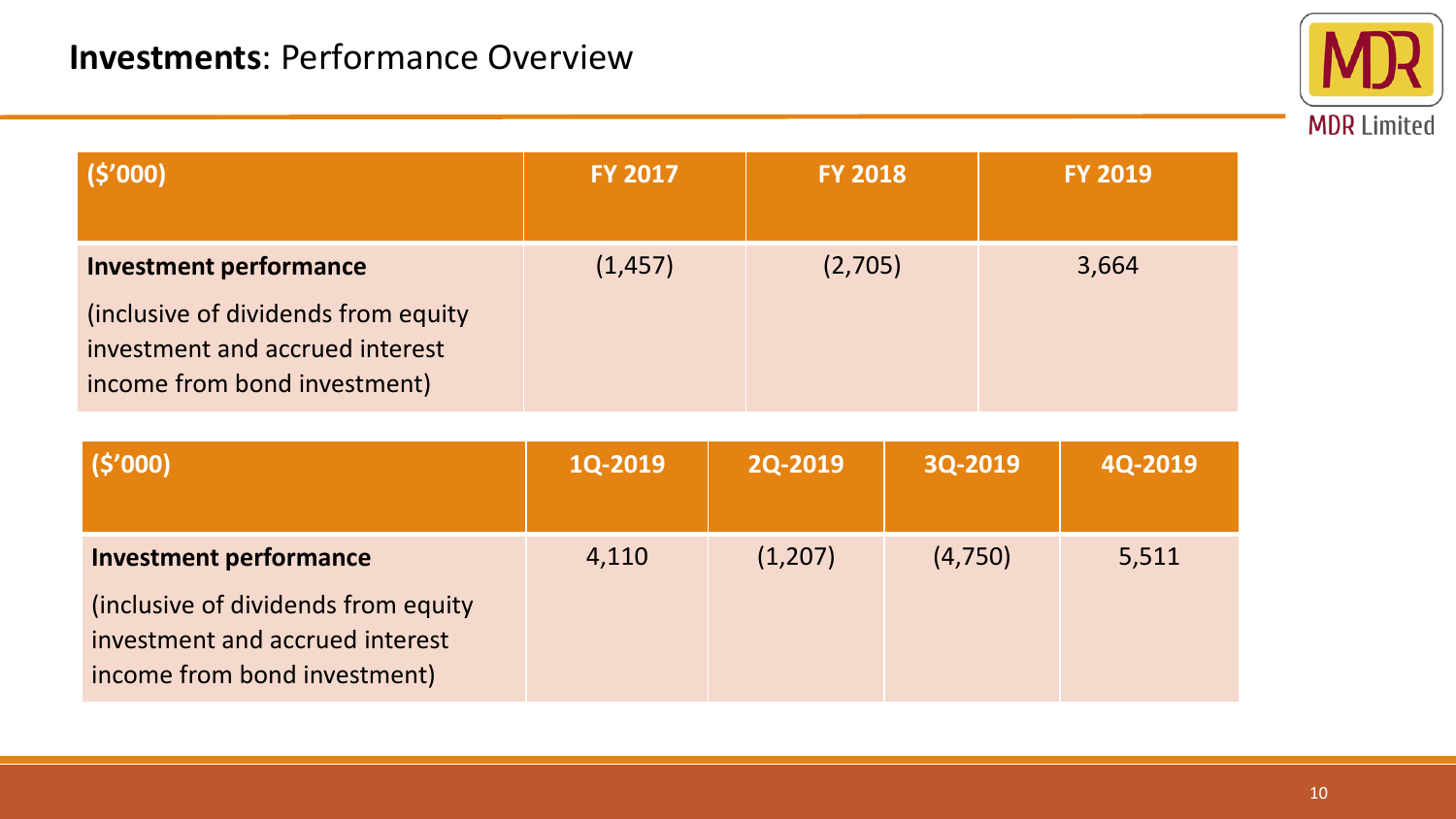### **Dividend**





- **Dividend Policy:** At least 50% of profits
- **Cash flow profits used for:**

(1) Dividends

- (2) Share Buy-back
- (3) Re-investment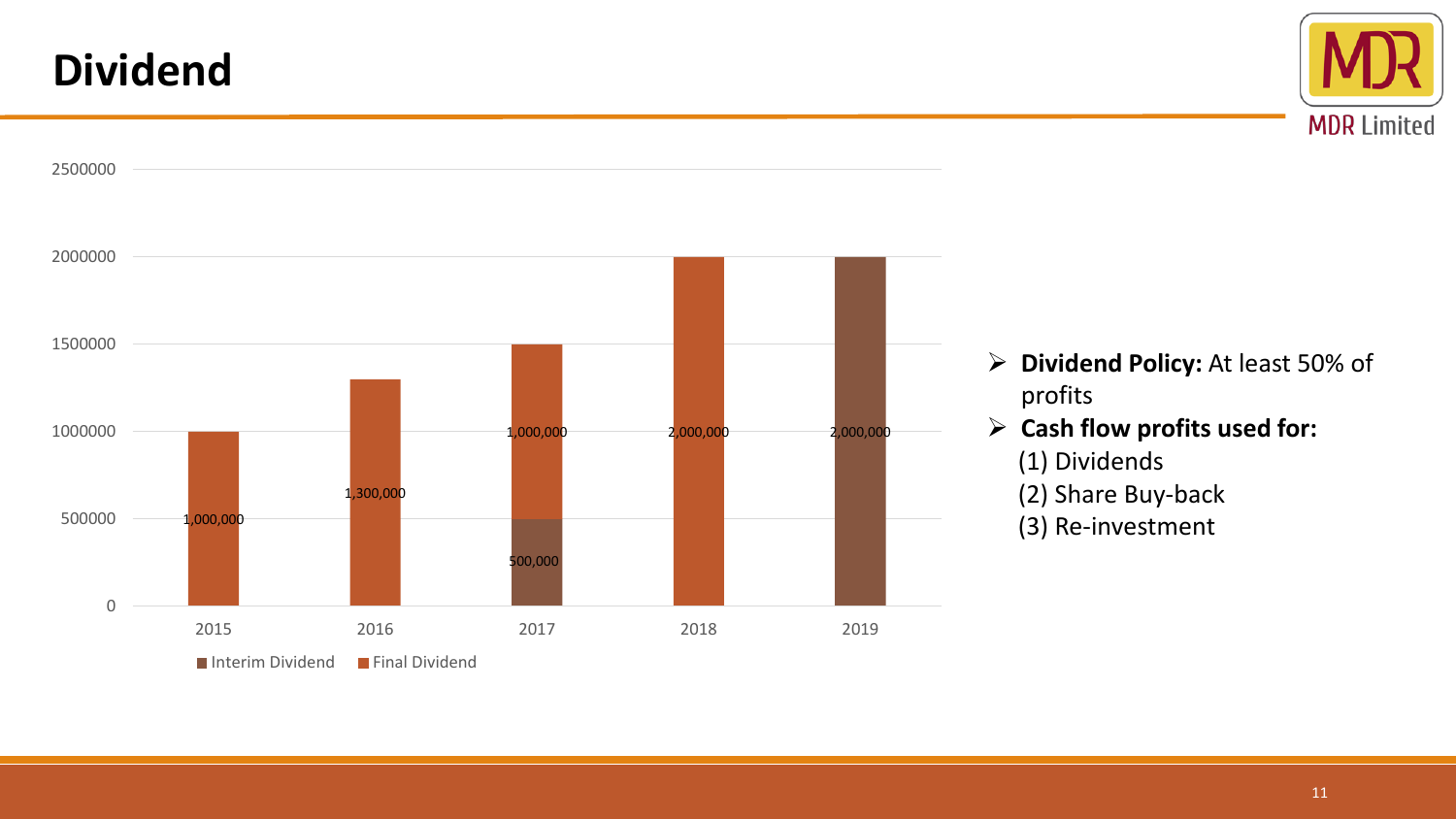

- $\triangleright$  Investment division expected to be Group's growth engine
- Barring any unforeseen event, Group committed to achieve better performance in FY2020
- COVID-19 outbreak and uncertainties in the global economy may exert pressure on the Group's profit targets for FY2020
- $\triangleright$  DMS division's performance to be impacted by the competitive pressures from the challenging retail environment and the economic effects of the COVID-19 outbreak
- $\triangleright$  Group actively exploring potential investment opportunities to build new revenue streams and improve shareholders' returns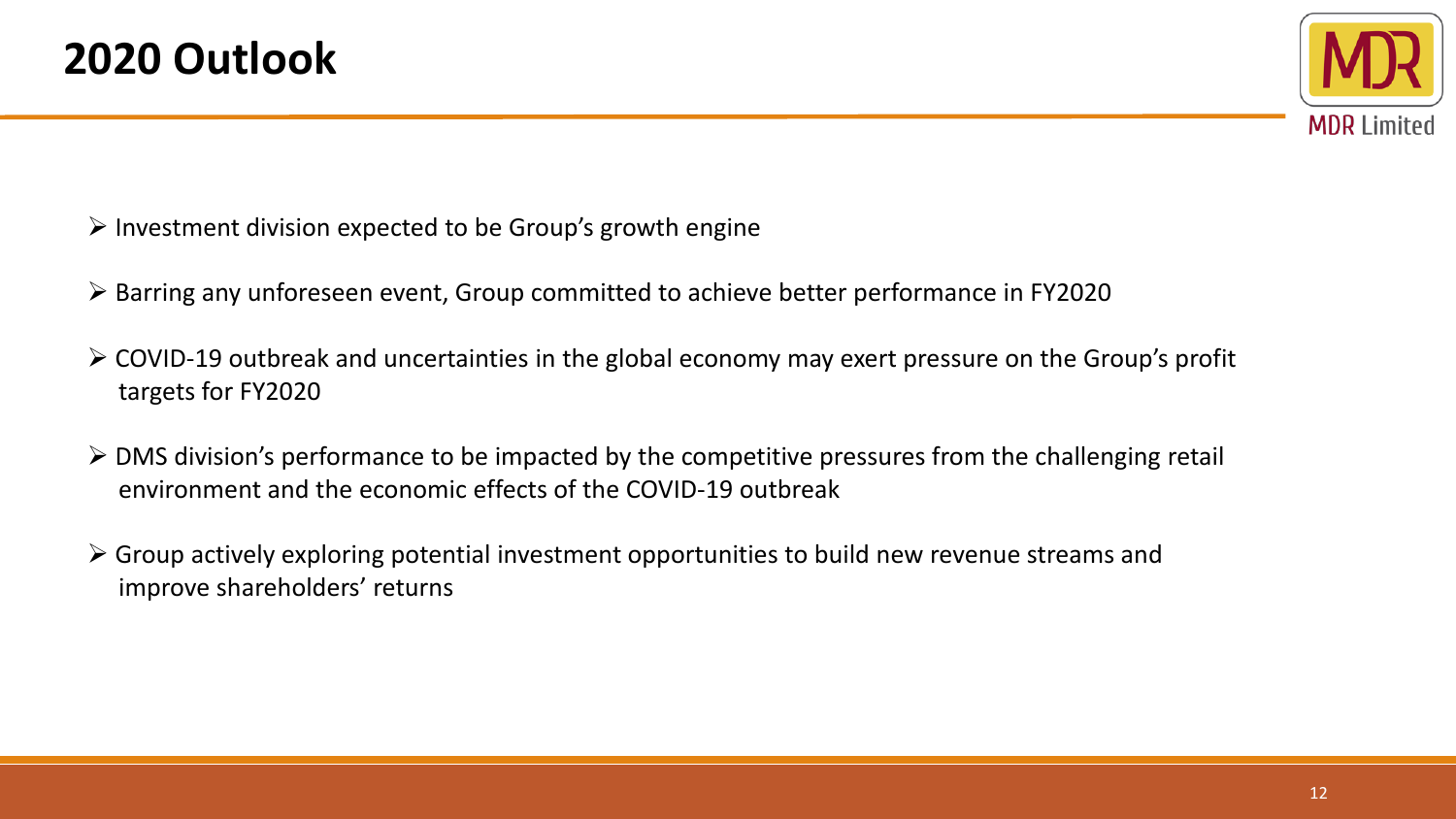# **Thank You**



**Investor Relations**: +65 6347 8934 corporateaffairs@m-dr.com For more information, please visit [www.m-dr.com](http://www.m-dr.com/)